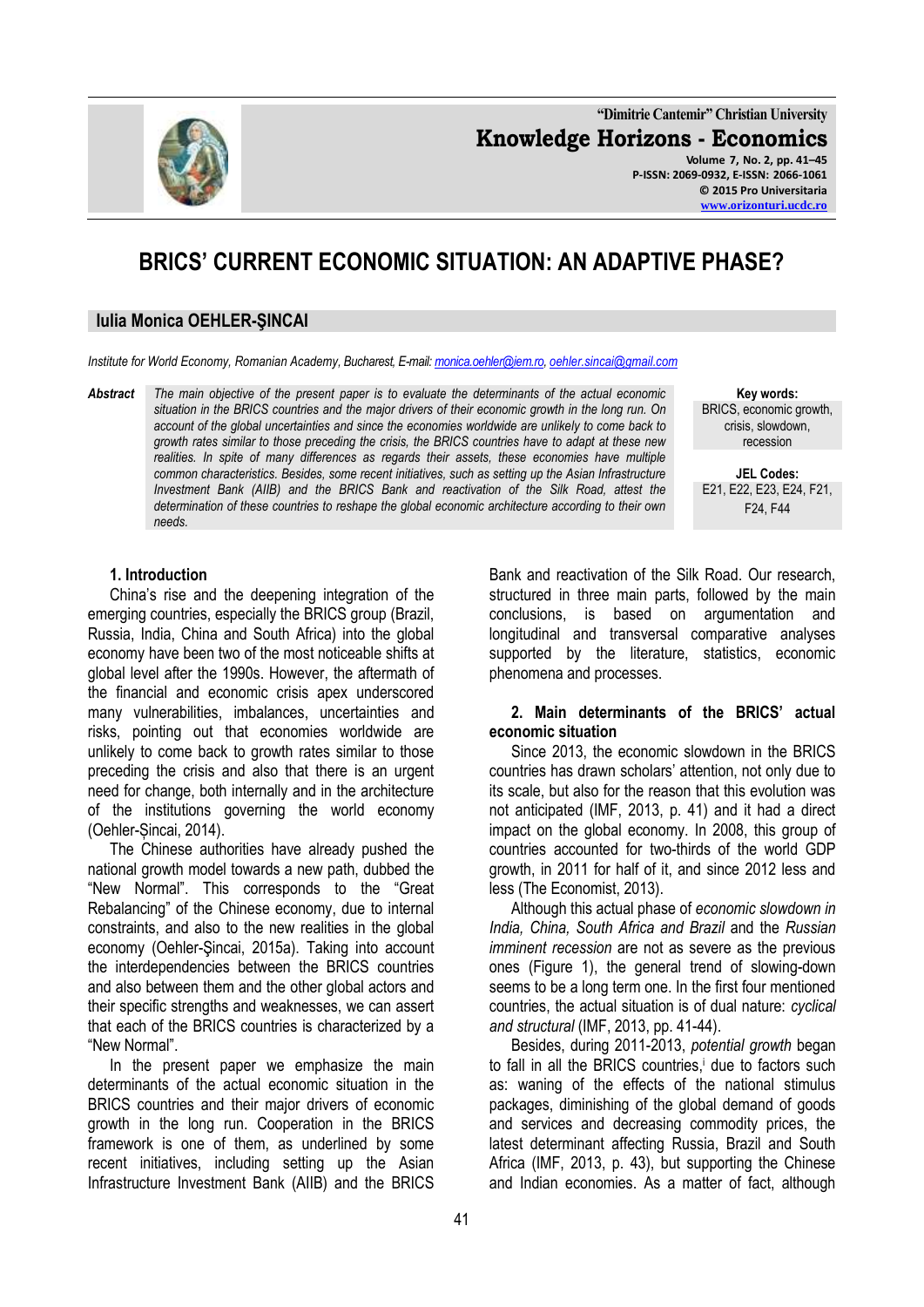growth is slowing, inflation is not decreasing at the same pace (Figure 2), suggesting that the potential growth has been falling (IMF, 2013, p. 42).

*Figure 1*. BRICS – Gross domestic product, constant prices, 1980-2020 (percentage change)



Notes: (1) Estimations for 2014 and projections for 2015-2020. (2) Data referring to Russia are available since 1993.

*Source:* Own representation, based on IMF (2015)





Notes: (1) Estimations for 2014 and projections for 2015-2020.

*Source:* Own representation, based on IMF (2015)

As regards *Russia*, the context is even more complex, as to the cyclical and structural factors has been added a specific one since March 2014: the Ukrainian crisis and the subsequent Western sanctions against Russia. According to the World Bank (2015), the decrease of oil prices during 2014, associated with the structural weakness of the Russian economy attributable to its excessive dependence on energy exports, the economic sanctions, depreciation of the Ruble, erosion of business and consumer confidence and the implicit rise of costs of external borrowing will lead to the contraction of the Russian economy. The IMF baseline scenario emphasizes a real GDP decrease of 3.8% in 2015 and a further decline of 1.1% in 2016, followed by a gradual recovery.

Recent analyses underscore the strained situation in the Eurozone as a result of the Greek debt crisis and an imminent rise in US interest rates (Asian Development Bank, 2015), with direct repercussions in the BRICS countries, by means of trade and capital flows. The geopolitical tensions in the Middle East and the possibility of a sudden reversal of energy prices are expected to affect all the BRICS countries, with the exception of Russia. Moreover, Brazil, Russia, India and South Africa have strong economic ties with China through the trade channel (Oehler-Şincai, 2014), consequently, any decrease of the demand from China will directly affect these countries.

Concerning the *structural weaknesses*, these are various, including here failures as regards the business climate (IBRD, the World Bank, 2014), human development (UNDP, 2015) and participation at global innovation (Cornell University/INSEAD/WIPO, 2014). Among the BRICS countries, experts tend to bring mainly to the forefront the cases of China and Russia. The economic situation of Russia worsened as a result of the Ukrainian crisis and the Western sanctions. In China, we can remark the limits of the extensive growth, due to extreme dependence on foreign technologies, manufacturing and external markets, excess capacity and diminishing returns, distortioned prices, inefficient allocation of resources, regional imbalances and disparities among income levels (Oehler-Şincai, 2015a). In Russia, one can observe the inadequate physical infrastructure, excessive dependence on commodities and a weak business climate (IMF, 2013, p. 44). Besides, in the medium term, China will end up benefiting from the demographic dividend,<sup>ii</sup> and also in Russia growth will continue to be constrained by negative demographics (IMF, 2013, p. 44).

## **3. Assessing the economic fragility of the BRICS countries**

In 2013, India, Brazil and South Africa were included by Morgan Stanley experts in the category of "fragile five" emerging economies, together with Indonesia and Turkey, due in part to their large current account deficits (Oehler-Şincai, 2014 and Figure 3). According to the same analysts, Brazil faces at present "the perfect storm", due to China's economic slowdown, internal problems (including the Petrobras corruption scandal) and higher interest rates in the US (Forbes, 2015). India is not any more on the list of "fragile five" – mainly due to the diminishing of its twin deficits – and its place was taken by Mexico.

India, Brazil and South Africa are running fiscal deficits as well (Figure 4), nevertheless these have a diminishing trend. Fiscal deficits recorded by Russia and China are very low.

Figure 5 stresses the increase of Brazil's general government gross debt as a percentage of GDP, in parallel with the decrease of India's debt. These levels are at present circa 20 percentage points larger than those of South Africa and China, but the difference will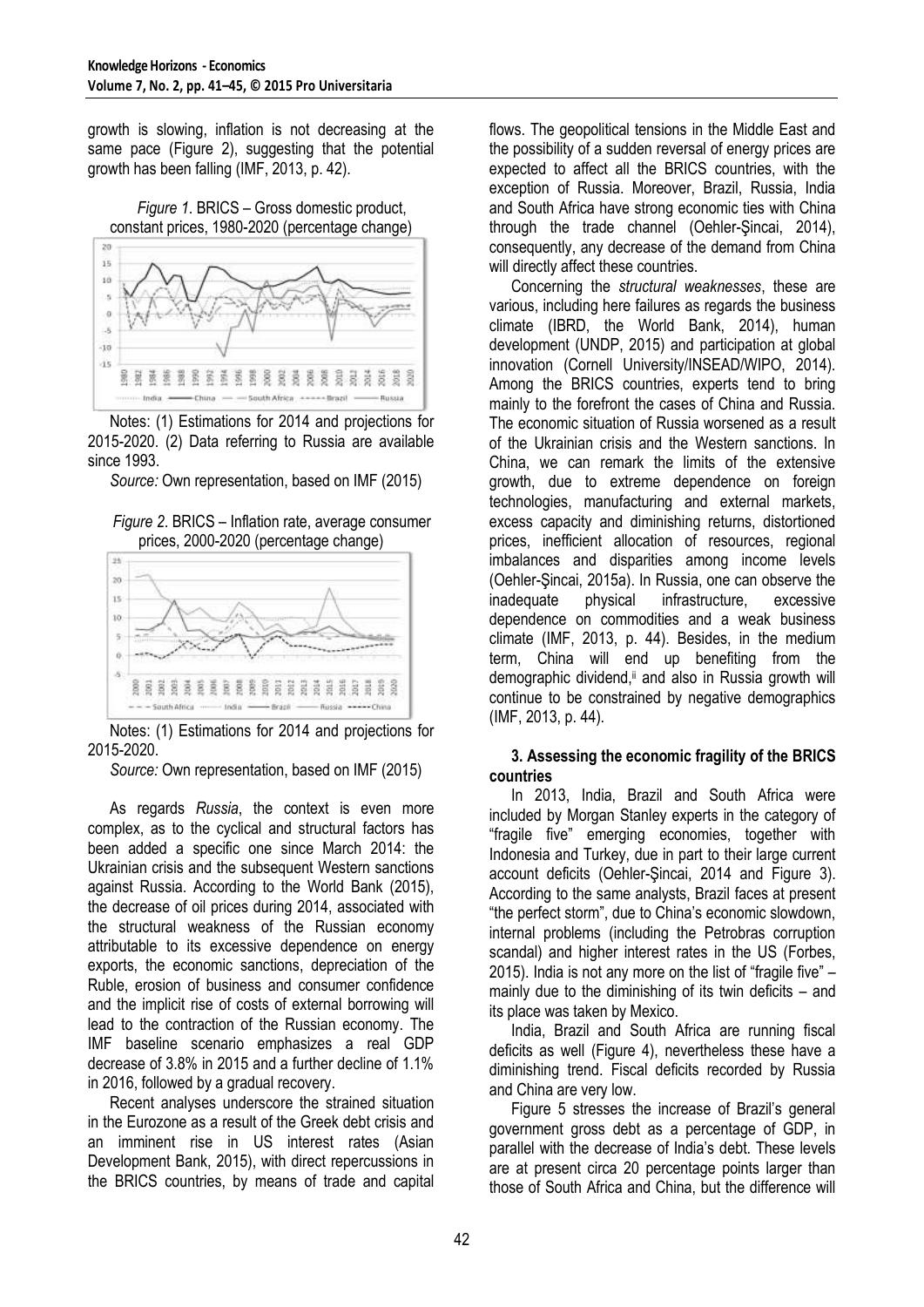diminish in the medium term, as China and South Africa's public debts as a percentage of GDP are increasing. Russia's general government gross debt, in spite of its increase, will remain inferior to 20% of GDP.

### *Figure 3*. BRICS – Current account balance, 1980-2020 (% of GDP)



Notes: (1) Estimations for 2014 and projections for 2015-2020. (2) Data referring Russia are available since 1992 and those for China since 1997.

*Source:* Own representation, based on IMF (2015)





Note: Estimations for 2014 and projections for 2015- 2020.

*Source:* Own representation, based on IMF (2015)





Note: Estimations for 2014 and projections for 2015- 2020.

*Source:* Own representation, based on IMF (2015)

In *South Africa*, after more than 20 years of freedom and democracy, the unemployment rate still remains at the 25% level (Figure 6). Among the main determinants of such a high rate there are: failure of land reform (associated with large imbalances in land ownership), the mining industry crisis and significant supply bottlenecks.

*Figure 6*. Unemployment rate, yearly averages, 1980-2020 (% of total labour force)



Notes: (1) Estimations for 2014 and projections for 2015-2020. (2) Data regarding unemployment rate in India are not available and those referring to Russia are available since 1992.

*Source:* Own representation, based on IMF (2015)

As a conclusion, among the BRICS countries, Brazil and South Africa remain the most vulnerable at internal and external shocks. As regards India, its GDP growth rate will outpace China in 2015 (Figure 1) and if the new government implements the promised reforms on time, this country has the chance to benefit from its demographic dividend, low energy prices and combine its growth engines with those of China and thrive (The Economist, 2015). Remittances flows to India and China will continue to play a major role for these economies (The World Bank, 2014). Concerning Russia, due to cyclical and structural factors as well as owing to the Ukrainian crisis and the subsequent Western sanctions, its economy is expected to slip into recession in 2015. Anyway, its fundamentals remain solid. As compared to the other four BRICS countries, China appears to have the strongest fundamentals.

## **4. Comments regarding the growth engines of the BRICS economies**

Consumption, investment and trade are the dominant growth engines of the BRICS economies, but their mix varies and will continue to change in the years to come. Taking the case of China, at present, the contribution of the internal consumption at the economic growth is around 51%, surpassing already the governmental target. At the same time, investments shares in GDP are decreasing (Figure 7) and these are reoriented towards new sectors, such as strategic industries, services and agriculture modernization (Oehler-Şincai, 2015a). Consumption is influenced by the evolution of the middle class and its behaviour, demographics and also by the pace of urbanization.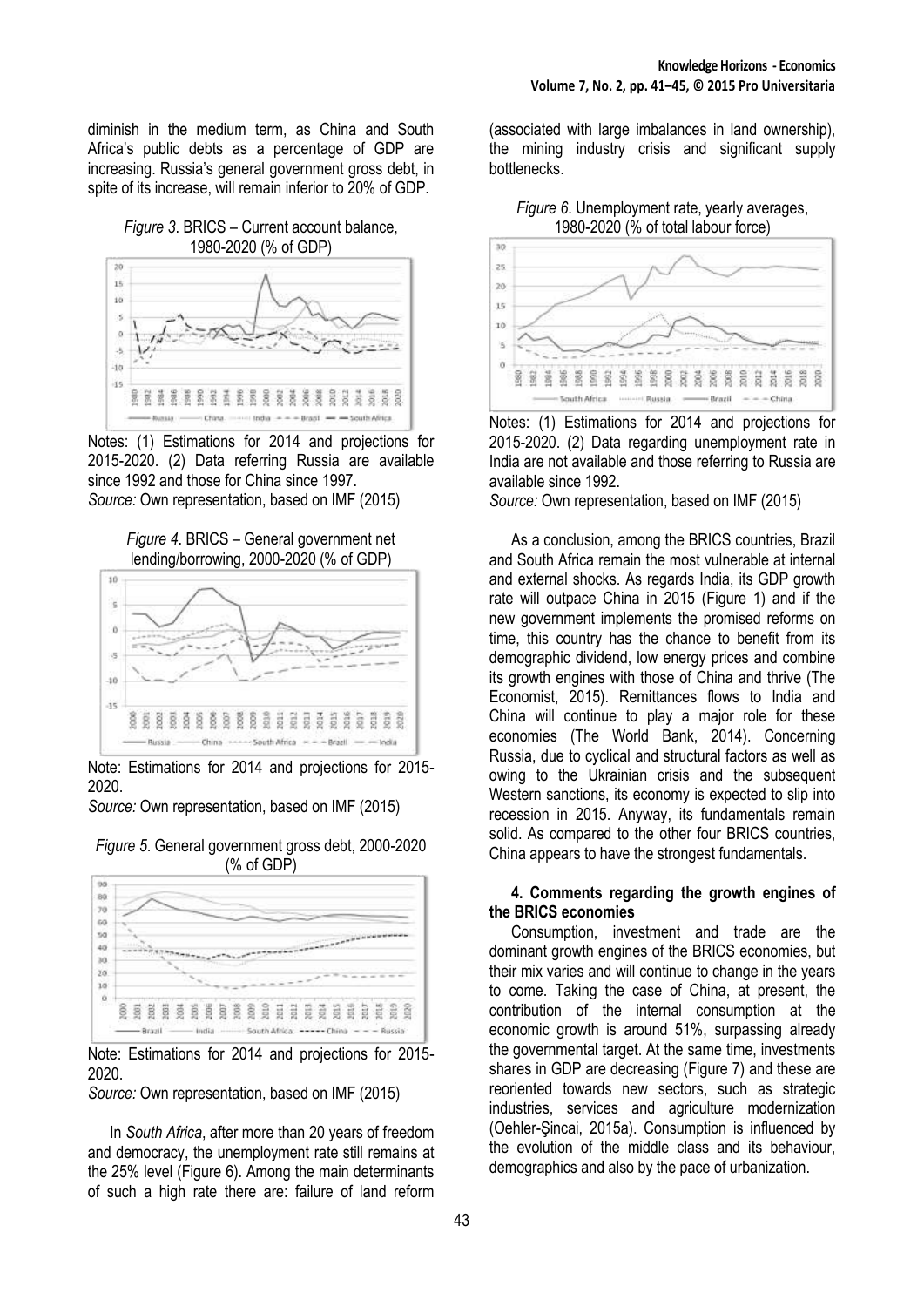*Figure 7*. Total investment, 1980-2020 (% of GDP)



Notes: (1) Estimations for 2014 and projections for 2015-2020. (2) Data referring to Russia are available since 1990.

*Source:* Own representation, based on IMF (2015)

Taking into consideration the actual situation at global and national levels, the complementarities of the BRICS economies and the shifting of economic power from the developed countries towards the emerging economies, this is the most opportune time for these countries to forge closer links (Oehler-Şincai, 2014).

The BRICS countries have already grasped this opportunity. This is demonstrated by three recent initiatives: setting up two new banks – the Asian Infrastructure Investment Bank (AIIB) which has already 57 founding members and the New Development Bank (BRICS Bank) – and the reactivation of the Silk Road by China (the so-called "One belt, one road" philosophy). On the one hand, these initiatives are related to the BRICS' determination to lay the foundations of a new economic world order. On the other hand, they are directly related to China's leadership and needs. The second economy worldwide in terms of nominal GDP is still the "Factory of the World", but it intends to become a global leader in science and technology until 2050. On its path towards the position of global innovator and high-technology producer, alongside the sharp increase of wages and competition, China will resort more and more to the delocalization of its production capacities in the neighbouring countries, where the production costs are lower (Oehler-Şincai, 2015b). As this process requires an adequate infrastructure not only for the production but also for the merchandise transport to consumers, China needs to finance infrastructure development in Asia.

## **5. Conclusions**

The global economy is unlikely to return to growth rates similar to those preceding the crisis. Besides, the BRICS' actual economic situation is characterized by an evident slowdown in the long run. Regarding Russia, the context is even more complex, as to the cyclical and structural factors has been added a specific one since March 2014, namely the Ukrainian crisis and the subsequent Western sanctions against Russia.

Our analysis emphasizes that, among the BRICS countries, Brazil and South Africa remain the most vulnerable at internal and external shocks. Russia's fundamentals are still solid, due to the positive current account balance, insignificant fiscal deficit and low government debt. India, with a GDP growth rate estimated to outpace that of China in 2015, has the chance to benefit from its demographic dividend and low energy prices and combine its growth engines with those of China and thrive, but with the condition that the new government implements the promised reforms on time. As compared to the other four BRICS countries, China appears to have the strongest fundamentals.

Consumption, investment and trade are the dominant growth engines of the BRICS economies nevertheless their mix varies and will continue to change in the years to come. Gradually, consumption has become the most significant of them and it is largely influenced by the evolution of the middle class and its behaviour, demographics and also by the rapid pace of urbanization.

Considering the actual situation at global and national levels, the complementarities of the BRICS economies and the shifting of economic power from the developed countries towards the emerging economies, now is the right moment for these countries to forge closer links.

## **References**

Asian Development Bank, *Asian Development Outlook 2015, Financing Asia's Future Growth,*  Philippines, 2015

Cornell University/INSEAD/WIPO, *The Global Innovation Index 2014: The Human Factor in Innovation*, Geneva, Switzerland, 2015

The Economist, *India's economy, A chance to fly*, February 21, 2015.

Forbes, *The 'Fragile Five' Are Back And Brazil Leads The Pack*, March 11, 2015

International Bank for Reconstruction and Development (IBRD) / The World Bank, *Doing Business 2015 – Going Beyond Efficiency*, 12th edition, Washington D.C., 2014

International Monetary Fund (IMF), *World Economic Outlook 2015*, database available on-line at: [http://www.imf.org/external/pubs/ft/weo/2015/01/weodat](http://www.imf.org/external/pubs/ft/weo/2015/01/weodata/index.aspx) [a/index.aspx,](http://www.imf.org/external/pubs/ft/weo/2015/01/weodata/index.aspx) 2015

IMF, *World Economic Outlook, Transitions and Tensions*, October, 2013

Oehler-Șincai, I. M., *The "New Normal" of the Chinese Economy from the Standpoint of Investments*, Journal of Global Economics, Volume 7, No. 1, 2015a, pp. 177-200

Oehler-Șincai, I. M., *"Noua Normalitate" a economiei Chineze și rațiunea constituirii Băncii*